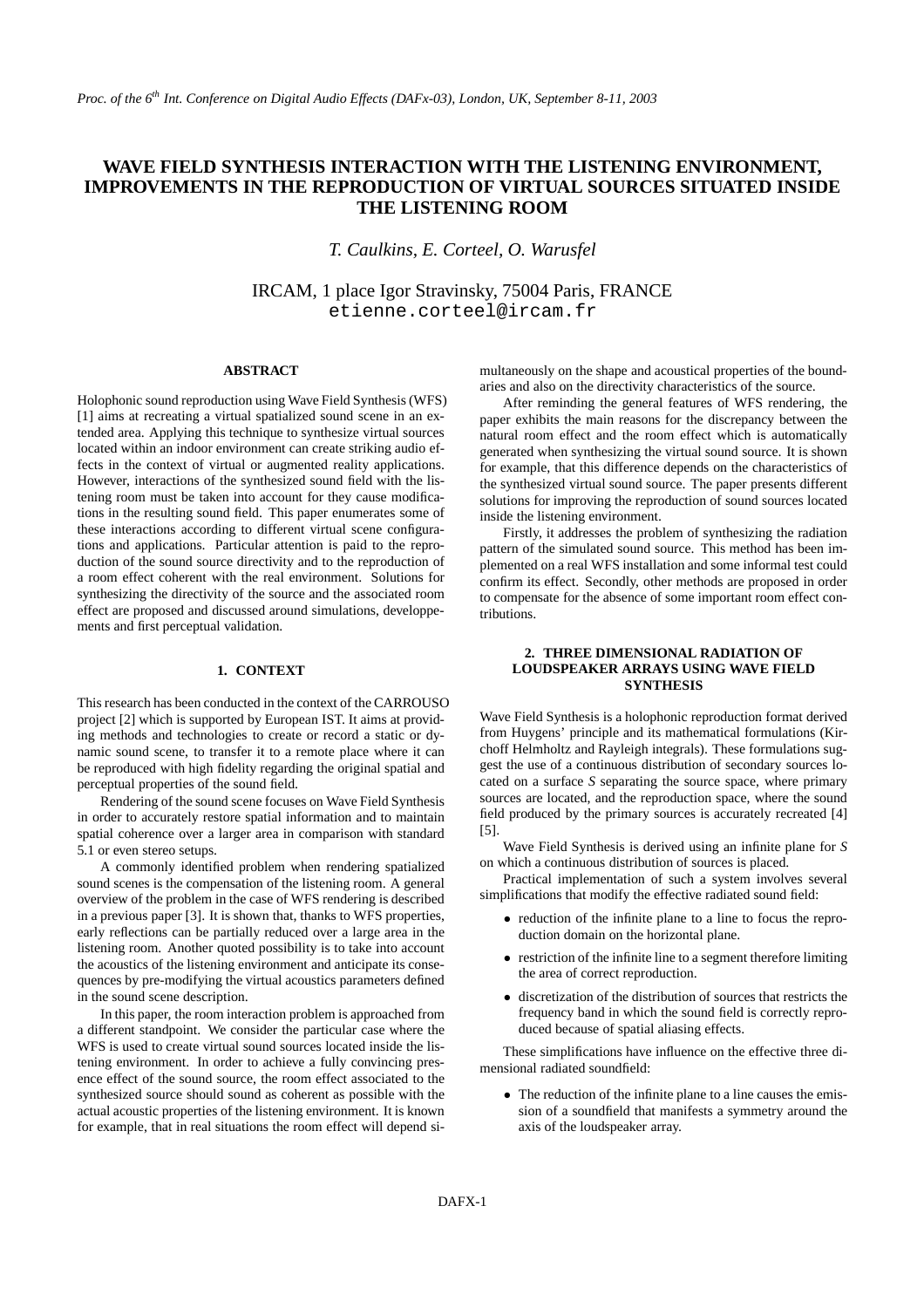- The restriction of the infinite line to a segment introduces windowing effects due to the visibility of the virtual sound source through the loudspeaker array. The loudspeaker array tends to focus the emitted sound field to the visibility area and diffraction occurs.
- The discretization of the distribution of sources involves a completely different behavior of the loudspeaker array above the spatial aliasing frequency (impossibility of focusing on the visibility area, "diffuse" soundfield).

### **3. INTERACTION OF VIRTUAL SOURCES WITH THE LISTENING ROOM**

### **3.1. Analysis of a typical rendering situations**

In order to introduce the problem addressed by this paper we consider two characteristic examples of a simple sound scene where the room interaction need to be accurately controlled. Both situations depicted on figure 1 refer to the reproduction of a virtual sound source within a concert hall and using a WFS array. In each case, the goal is to create the illusion of a sound source located on stage. The application could be either the superimposition of a phantom source within a live music ensemble, or the sound enhancement of one of the music instrument with an accurate spatial coherence between the real source and its enhanced sound.



Figure 1: *WFS setups for creation of "on stage" virtual source*

On the left part of figure 1, the WFS array is installed in front of the stage (actually just above or below). Locating a virtual sound source on stage means giving the illusion to the listeners situated inside the reproduction area that a punctual sound source is emitting from behind the loudspeaker array. The reproduction of such virtual sources behind the transducer array is covered by Huyghens' principle. One can observe that the entire listening area is fed by the direct signal emitted by the virtual sound source.

On the right part of figure 1, the WFS array is installed behind the stage. Locating the virtual sound source on stage means giving the illusion that a punctual sound source is emitting in front of the loudspeaker array. This type of virtual source, refered as "focused source" is not covered by Huyghens' principle. However, using phase inversions, one is able to partially reconstruct the wave front emitted by a source situated in front of the WFS array. Obviously, the wave field cannot be correct between the virtual source position and the loudspeaker array. But, once again, the area where good reproduction can be expected may cover a large part of the audience as illustrated in figure 1.

#### **3.2. Analysing discrepancy between real and virtual situations**

Firstly, it is known that the radiation characteristics of an instrument is part of its acoustical signature and is important for auditory perception. On the one hand it is obviously responsible for the characteristics of the direct sound according to the orientation of the instrument. On the other hand, it will also influence the different room effect contributions : first reflexions and late reverberated field. All these aspects being clearly relevant for auditory perception it is interesting to look for an extension of WFS rendering that would address the synthesis of source radiation.

Secondly, it is clear from figure 1 that although the reproduction area can cover the whole audience area, some parts of the room boundaries are not lit up correctly by the synthesized sound field. In other words, if the sound field synthesized by the WFS was an exact reproduction of the one produced by the physical source, the room effect generated by the synthetic field would automatically be equivalent to the natural one. As described in part 2, the practical implementation of WFS has strong influence on the effective radiated soundfield in terms of spatial windowing and aliasing frequency.

For example, on the right part of figure 1 the major difference is the absence of the first order reflexion coming from the front wall since it receives no energy from the direct sound radiated by the virtual source. The side walls are also partially affected by windowing. One can observe that the frontal sections of the side walls are not fed by direct sound emanating from the reproduced source, as would be the case for a real source situated at the same position.

This, of course, is only true if the wave front being focused on the source by the louspeaker array is coherent, i.e. below the spatial aliasing frequency. Above the spatial aliasing frequency, loudspeakers situated along the front wall radiate high frequency energy along the side walls due to the diffuse properties of the aliased sound field. It can be remarked that the side walls also receive low frequency energy due to sound waves diffracted by the front loudspeaker array.

In light of these observations, we propose a method for compensating the lack of these room effect contributions in part 5.

# **4. DIRECTIVITY CONTROL OF VIRTUAL SOURCES**

WFS usually considers virtual sources as monopoles or plane waves which is a limit case of a monopole at a large distance. True sources usually exhibit complex directivity characteristics. Therefore, realistic reproduction of a source should consider as well this aspect.

### **4.1. decomposition of source radiation**

The 3 dimensional sound field radiated by a an acoustical source can be decomposed on spherical harmonics. These functions provide an orthogonal basis that can describe any radiation characteristics [6].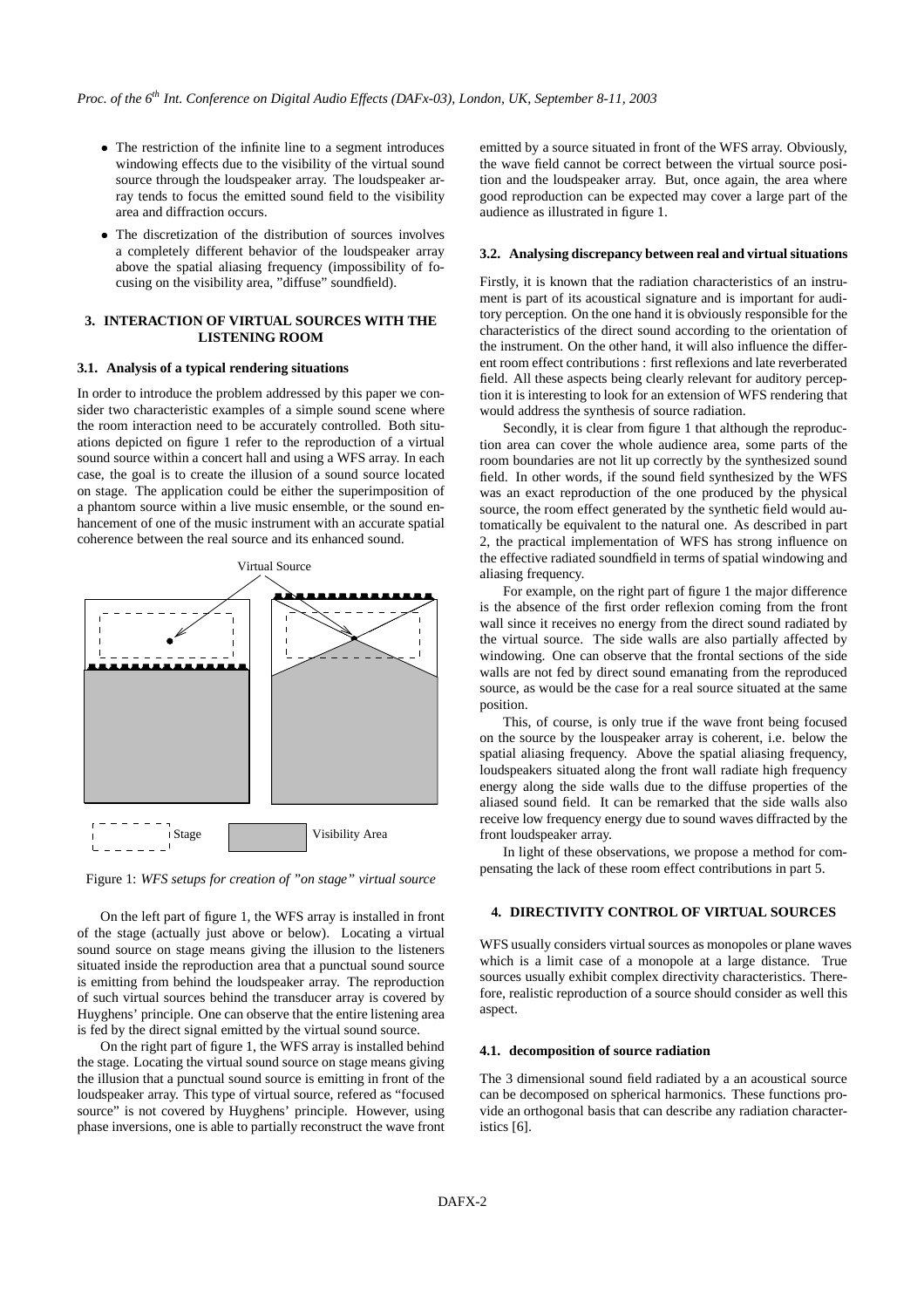In the context of WFS, linear distribution of loudspeakers are used. Though radiating in 3 dimensions, the WFS loudspeaker array focuses on the correct reproduction in a horizontal plane. Therefore, the reproduction of a directivity with WFS should consider the 2D representative of spherical harmonics that are called cylindrical harmonics. There directivity functions are:

$$
Y_m^1(\theta) = \cos(m\theta) \quad pour \quad m >= 0
$$
\n
$$
Y_m^{-1}(\theta) = \sin(m\theta) \quad pour \quad m >= 1 \tag{1}
$$

# **4.2. Multichannel equalization for WFS**

Multichannel equalization for WFS reproduction has been introduced in [7]. Loudspeakers exhibit complex directivity characteristics that modify the effective radiated sound field. This process has been developed to compensate for this problem in the virtual source visibility area of the horizontal plane.

The sound field produced by the loudspeaker array is described with acoustical measurements of each driver by a microphone array. Impulse responses that correspond to the radiation of a target virtual source are specified at the microphone positions. A multichannel iterative procedure is used to obtain filters that minimize the quadratic error of the produced sound field at the microphone positions. Above the aliasing frequency, individual equalization of the drivers, combined with energy control of the produced sound field, is used.

In contrary to classical equalization techniques, this process controls *the produced sound field* in a given listening area and compensates accurately the angle dependent deficiencies of every element of the loudspeaker array.

The multichannel equalization process can be adapted to the reproduction of directive sources by specifying impulse responses that correspond to a given directivity. Using the fact that a directivity function can be decomposed in spherical/cylindrical harmonics, we propose to derive filters for a set of cylindrical harmonics for each virtual source positions. These filters are calculated in an offline process and are stored in a database that can be accessed by the virtual position and the cylindrical harmonics order.

A given directivity can thus be recomposed by applying the coefficients of its cylindrical harmonics decomposition to the calculated filters.

# **4.3. Reproduction of directive source using multichannel equalization**

This process has been applied to WFS reproduction on MAP loudspeaker panels. The setup is composed of 4 adjacent MAPs that forms a 32 elements loudspeaker array. This setup has been measured on a linear microphone array made of 48 omnidirectional elements. The target source is located at 5 m from the origin of the coordinate system and is centred toward the loudspeaker array. It reproduces a cylindrical harmonic of order 5. The figure 2 displays the geometry of the setup and the position of the source.

Figures 3 and 4 display the impulse and frequency responses of the MAP array at the microphone positions. They have been obtained by processing the measured impulse responses of the MAP array with the filters obtained from the multichannel equalization process.

It can be noticed on figure 4 that the frequency response of the source is accurately reproduced up to the aliasing frequency



Figure 2: *MAP reproduction setup. Crosses correspond to the loudspeaker positions, red circles to the microphones and the blue circle to the target source*



Figure 3: *Low pass filtered impulse responses of a 5th order cylindrical harmonics*

(approximately 1200 Hz). Above that corner frequency, the sound field gets diffuse as for omnidirectional sources in WFS reproduction.

In figure 3, the impulse responses have been low pass filtered with a corner frequency at 1200 Hz (aliasing frequency). It can be seen that the 3 lobes are properly reconstructed below the aliasing frequency with the accurate phase properties.

### **5. PROPOSED METHOD FOR COMPENSATING LACK OF ROOM EFFECT IN THE CASE OF INSIDE SOURCES**

This section describes an evaluation of the primary reflections that are absent when synthesizing focused sources using WFS. In [8] it is shown that first order image sources along the ceiling, floor, and back wall of the listening room can be approximated as being correctly reproduced by a WFS system. However, first order image sources along the front and side walls are absent. As a consequence, their progeny is also absent; this implies the absence of entire clusters of reflections originating from the frontal and lateral zones of the listening room.